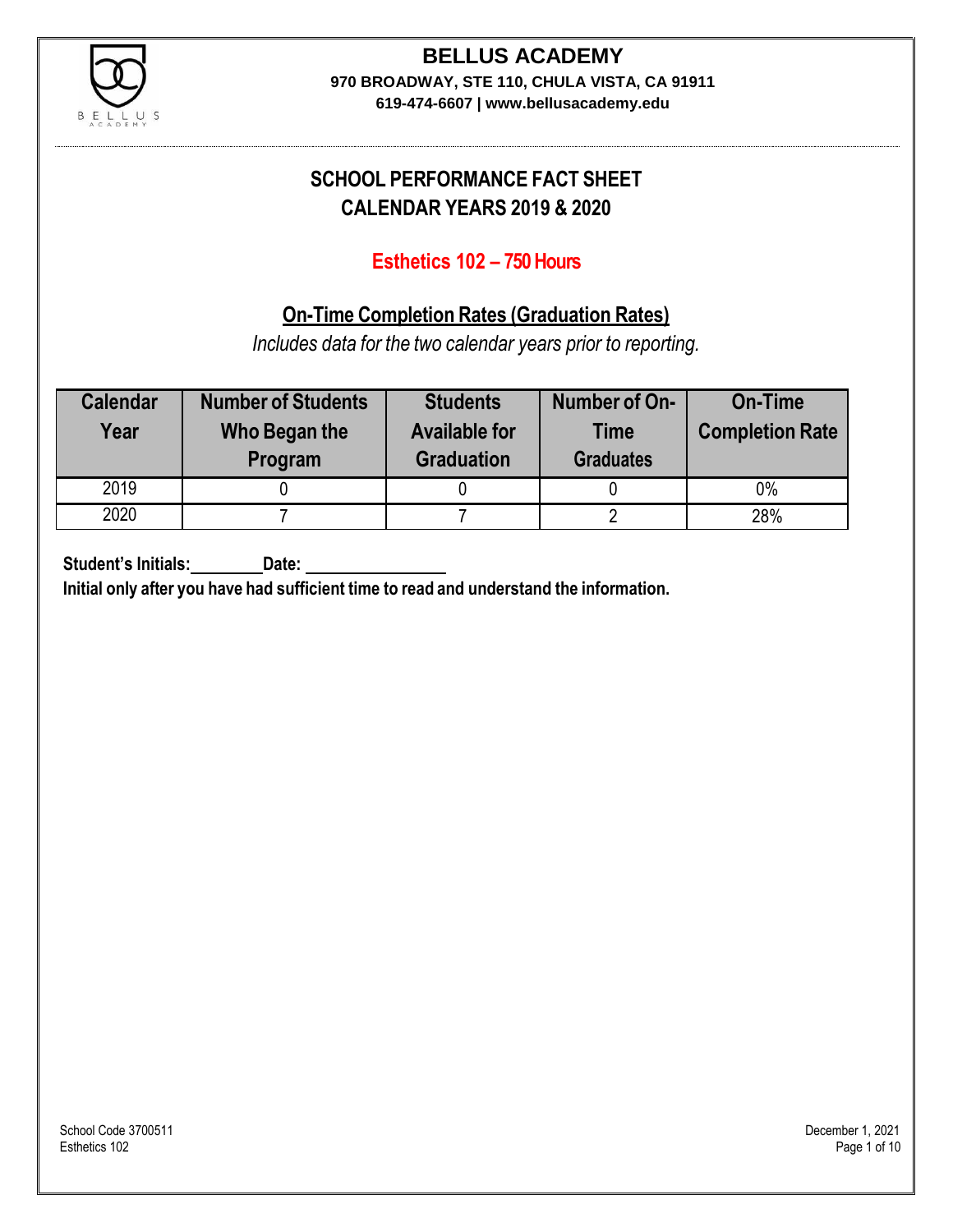

#### **Job Placement Rates** *(includes data for the two calendar years prior to reporting)*

| <b>Calendar</b> | <b>Number of</b>                                  | Number of        | <b>Graduates</b>                          | <b>Graduates</b>                | <b>Placement Rate %</b>                |
|-----------------|---------------------------------------------------|------------------|-------------------------------------------|---------------------------------|----------------------------------------|
| Year            | <b>Students</b><br>Who<br><b>Began</b><br>Program | <b>Graduates</b> | <b>Available for</b><br><b>Employment</b> | Employed in the<br><b>Field</b> | <b>Employed in the</b><br><b>Field</b> |
| 2019            |                                                   |                  |                                           |                                 | $0\%$                                  |
| 2020            |                                                   | 6                | 6                                         |                                 | 0%                                     |

You may obtain from the institution a list of the employment positions determined to be in the field for which a student received education and training by contacting the Admissions Representative at this institution.

#### **Gainfully Employed Categories** *(includes data for the two calendar years prior to reporting)*

| <b>Calendar Year</b> | <b>Graduate Employed</b><br>in the Field<br>20-29 Hours Per<br><b>Week</b> | <b>Graduates Employed in the</b><br><b>Field at Least 30 Hours Per</b><br><b>Week</b> | <b>Total Graduates</b><br><b>Employed in the</b><br><b>Field</b> |
|----------------------|----------------------------------------------------------------------------|---------------------------------------------------------------------------------------|------------------------------------------------------------------|
| 2019                 |                                                                            |                                                                                       |                                                                  |
| 2020                 |                                                                            |                                                                                       |                                                                  |

### **Part-Time vs. Full-Time Employment**

#### **Single Position vs. Concurrent Aggregated Position**

| <b>Calendar Year</b> | <b>Graduates</b><br><b>Employed in the</b><br><b>Field in a Single</b><br><b>Position</b> | Graduates Employed in the<br><b>Field in Concurrent</b><br><b>Aggregated Positions</b> | <b>Total Graduates</b><br><b>Employed in the</b><br><b>Field</b> |
|----------------------|-------------------------------------------------------------------------------------------|----------------------------------------------------------------------------------------|------------------------------------------------------------------|
| 2019                 |                                                                                           |                                                                                        |                                                                  |
| 2020                 |                                                                                           |                                                                                        |                                                                  |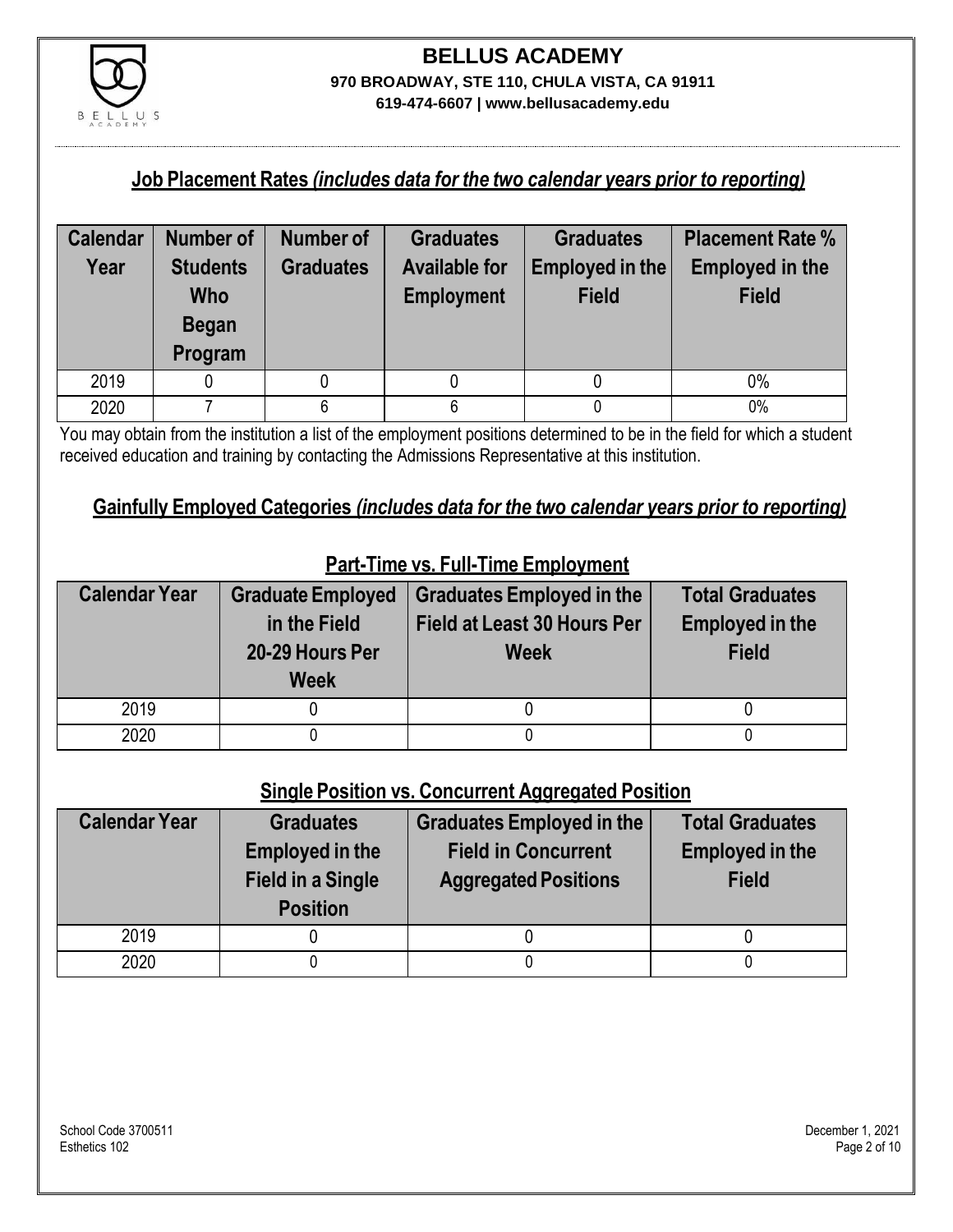

# **BELLUS ACADEMY 970 BROADWAY, STE 110, CHULA VISTA, CA 91911**

**619-474-6607 | www.bellusacademy.edu**

### **Self-Employed / Freelance Positions**

| <b>Calendar Year</b> | <b>Graduates Employed who are Self-</b> | <b>Total Graduates</b>       |
|----------------------|-----------------------------------------|------------------------------|
|                      | <b>Employed or Working Freelance</b>    | <b>Employed in the Field</b> |
| 2019                 |                                         |                              |
| 2020                 |                                         |                              |

### **InstitutionalEmployment**

| <b>Calendar Year</b> | <b>Graduates Employed in the Field who are</b><br><b>Employed by the Institution, an Employer</b><br>Owned by the Institution, or an Employer<br>who Shares Ownership with the<br>Institution. | <b>Total Graduates</b><br><b>Employed in the Field</b> |
|----------------------|------------------------------------------------------------------------------------------------------------------------------------------------------------------------------------------------|--------------------------------------------------------|
| 2019                 |                                                                                                                                                                                                |                                                        |
| 2020                 |                                                                                                                                                                                                |                                                        |

**Student's Initials:** Date:

**Initial only after you have had sufficient time to read and understand the information.**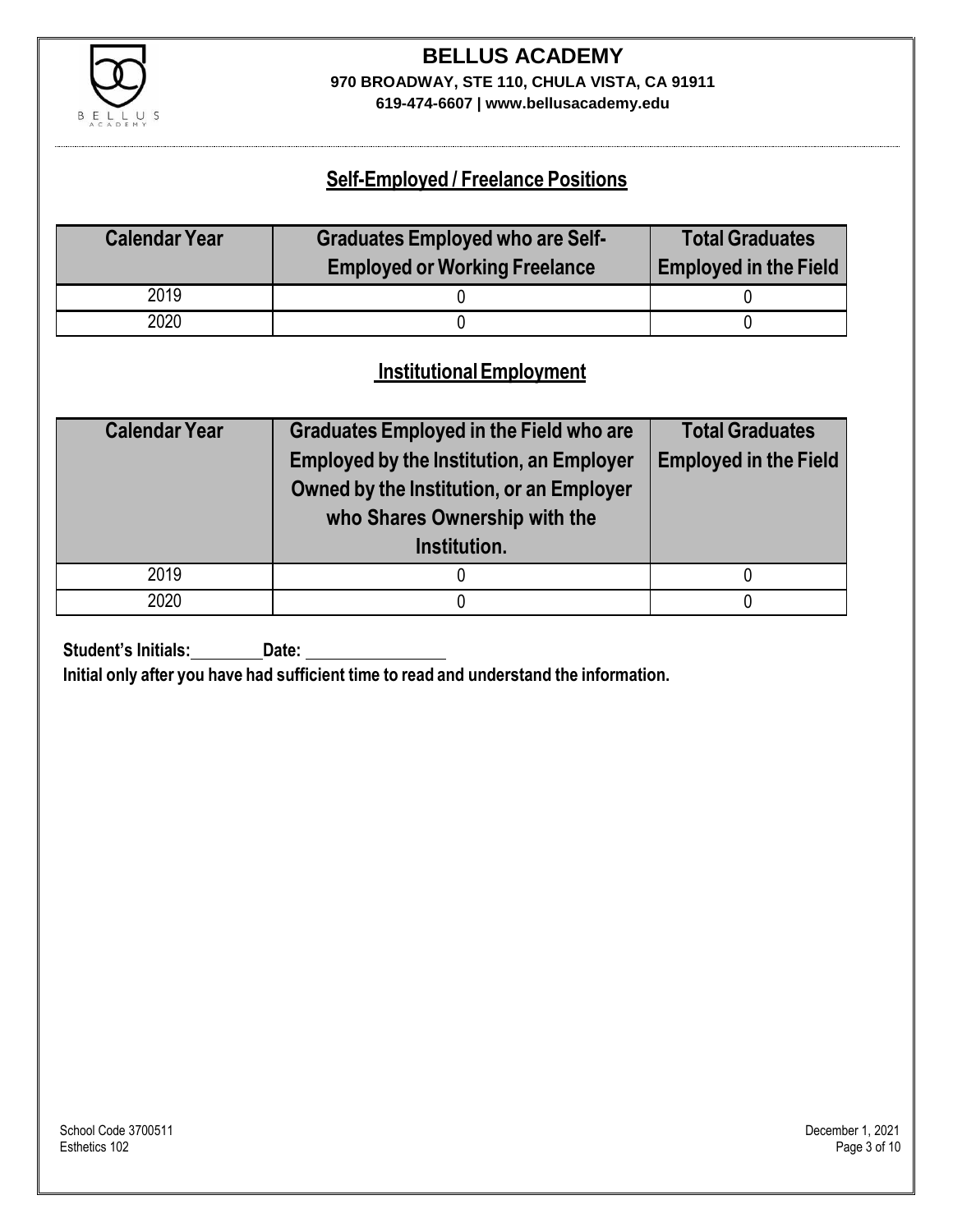

#### **License Examination Passage Rates** *(includes data for the two calendar years prior to reporting)*

| <b>Calendar</b><br>Year | Number of<br><b>Graduates in</b><br><b>Calendar Year</b> | Number of<br><b>Graduates</b><br><b>Taking Exam</b> | <b>Who</b><br><b>Number</b><br><b>First</b><br><b>Passed</b><br><b>Available Exam</b><br>Exam | Number Who<br><b>Failed First</b><br><b>Available</b><br>Exam | <b>Passage</b><br><b>Rate</b> |
|-------------------------|----------------------------------------------------------|-----------------------------------------------------|-----------------------------------------------------------------------------------------------|---------------------------------------------------------------|-------------------------------|
| 2019                    |                                                          |                                                     |                                                                                               |                                                               | 0%                            |
| 2020                    |                                                          |                                                     |                                                                                               |                                                               | 80%                           |

Licensure examination passage data is not available from the state agency administering the examination. We are unable to collect data from 0 graduates.

**Student's Initials: Date: Initial only after you have had sufficient time to read and understand the information.**

School Code 3700511 December 1, 2021<br>Esthetics 102 Page 4 of 10 Esthetics 102 Page 4 of 10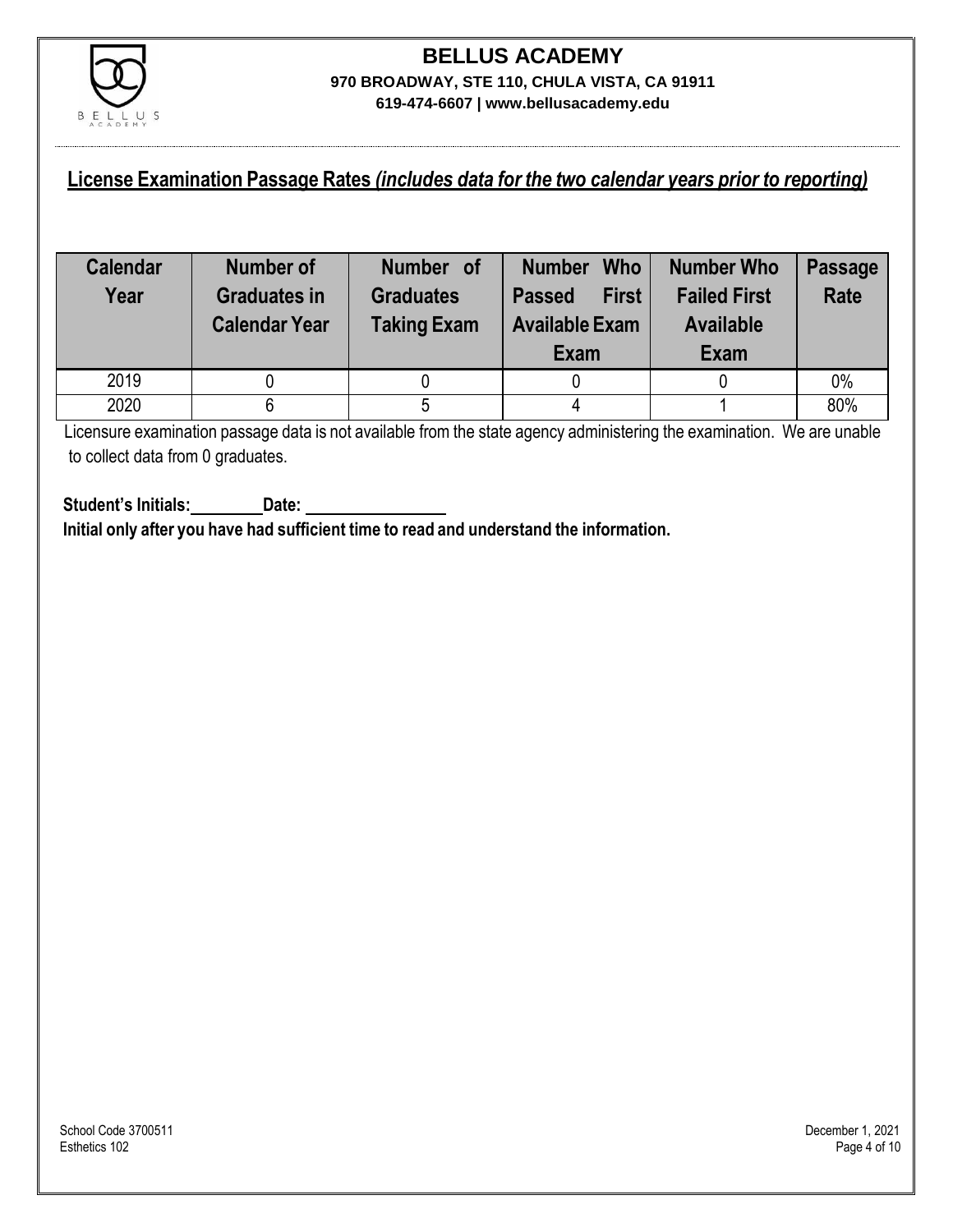

#### **Salary and Wage Information** *(includes data for the two calendar years prior to reporting)*

#### **Annual salary and wages reported for graduates employed in the field.**

| <b>Calendar</b> | <b>Graduates</b>     | <b>Graduates</b>   |                   |                         | \$20,001 \$35,001 \$40,001 \$45,001 No Salary |
|-----------------|----------------------|--------------------|-------------------|-------------------------|-----------------------------------------------|
| Year            | <b>Available for</b> | <b>Employed in</b> |                   |                         | <b>Information</b>                            |
|                 | <b>Employment</b>    | <b>Field</b>       | \$25,000 \$40,000 | $ $45,000$ \ \$50,000 \ | <b>Reported</b>                               |
| 2019            |                      |                    |                   |                         |                                               |
| 2020            |                      |                    |                   |                         |                                               |

A list of sources used to substantiate salary disclosures is available from the school. Wage and salary data was gathered using the following data: Graduate Employment verification. Additional wage and salary information may be found on the Bureau of Labor Statistics O\*Net websites for each discipline at:

**Esthetics** 

[https://www.careeronestop.org/Toolkit/Careers/Occupations/occupation](https://www.careeronestop.org/Toolkit/Careers/Occupations/occupation-profile.aspx?keyword=Skincare%20Specialists&onetcode=39509400&location=California)[profile.aspx?keyword=Skincare%20Specialists&onetcode=39509400&location=California](https://www.careeronestop.org/Toolkit/Careers/Occupations/occupation-profile.aspx?keyword=Skincare%20Specialists&onetcode=39509400&location=California)

Makeup Artistry

[http://www.careerinfonet.org/occ\\_rep.asp?optstatus=011000000&soccode=395091&id=1&nodeid=2&stfips=06&search](http://www.careerinfonet.org/occ_rep.asp?optstatus=011000000&soccode=395091&id=1&nodeid=2&stfips=06&search=Go)  $=$ Go

**Student's Initials: Date: Initial only after you have had sufficient time to read and understand the information.**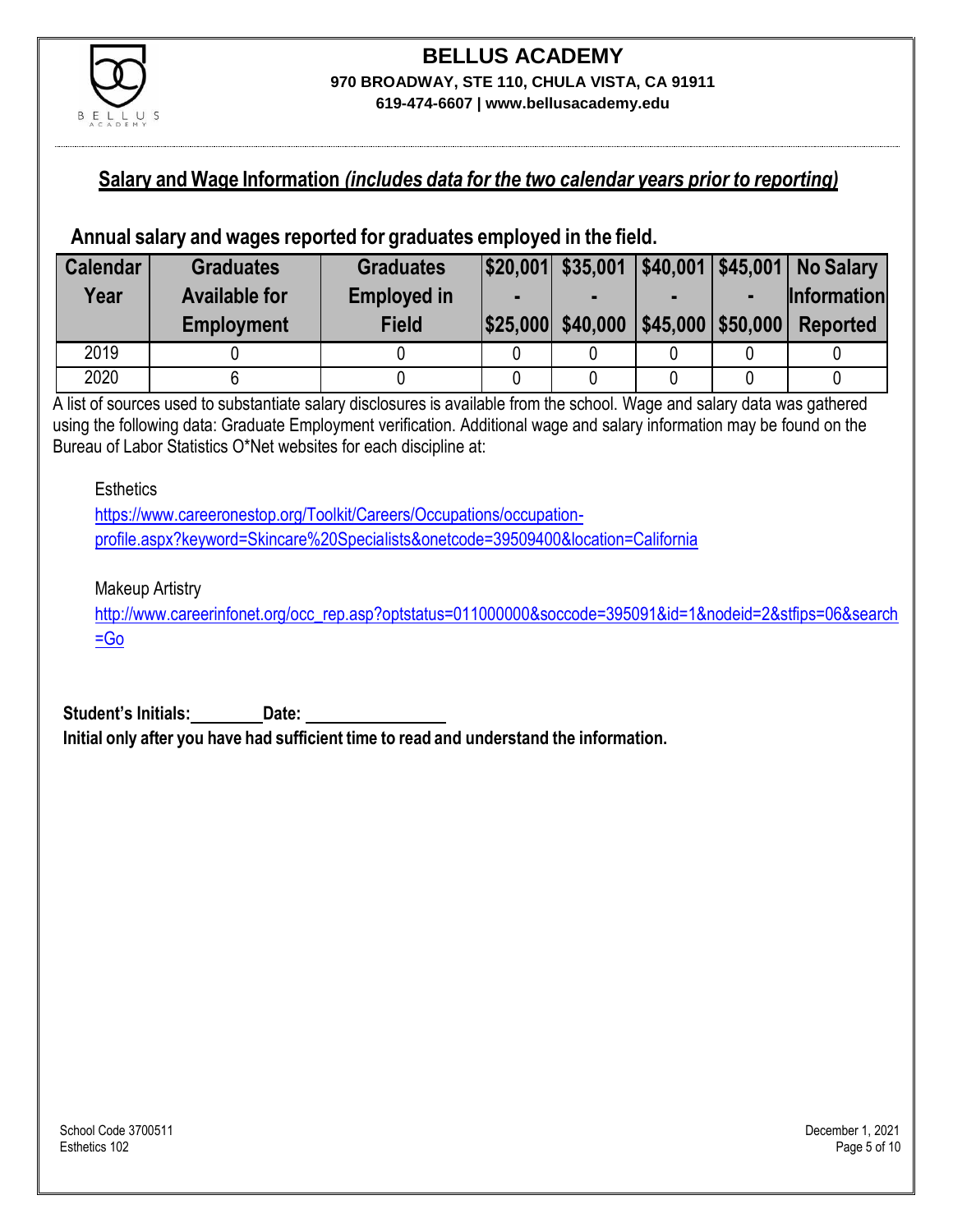

### **Cost of Educational Program**

Total charges for the program for students completing on time in 2019: **\$15,200**. Total charges may be higher for students that do not complete on time.

Total charges for the program for students completing on time in 2020: **\$15,679.** Total charges may be higher for students that do not complete on time.

**Student's Initials: Date: Initial only after you have had sufficient time to read and understand the information.**

### **Federal Student Loan Debt**

| <b>Calendar</b><br>Year(s) | Most recent three<br>year cohort default<br>rate, as reported by<br>the United State<br><b>Department of</b><br>Education. <sup>1</sup> | The percentage of<br>enrolled students<br>receiving federal<br>student loans to<br>pay for this<br>program. | The percentage of<br>graduates who<br>took out federal<br>student loans to<br>pay for this<br>program. | The average amount of<br>federal student loan<br>debt of graduates who<br>took out federal<br>student loans atthis<br>institution. |
|----------------------------|-----------------------------------------------------------------------------------------------------------------------------------------|-------------------------------------------------------------------------------------------------------------|--------------------------------------------------------------------------------------------------------|------------------------------------------------------------------------------------------------------------------------------------|
| 2019                       |                                                                                                                                         | $0\%$                                                                                                       | $0\%$                                                                                                  | \$5.403                                                                                                                            |
| 2020                       | 6.9                                                                                                                                     | 81.25%                                                                                                      | 100%                                                                                                   | \$4,090                                                                                                                            |

<sup>1</sup>The percentage of students who defaulted on their federal student loans is called the Cohort Default Rate (CDR). It shows the percentage of this school's students who were more than 270 days (9 months) behind on their federal student loans within three years of when the first payment was due. This is the most recent CDR reported by the U.S. Department of Education.

**Student's Initials: Date: Initial only after you have had sufficient time to read and understand the information.**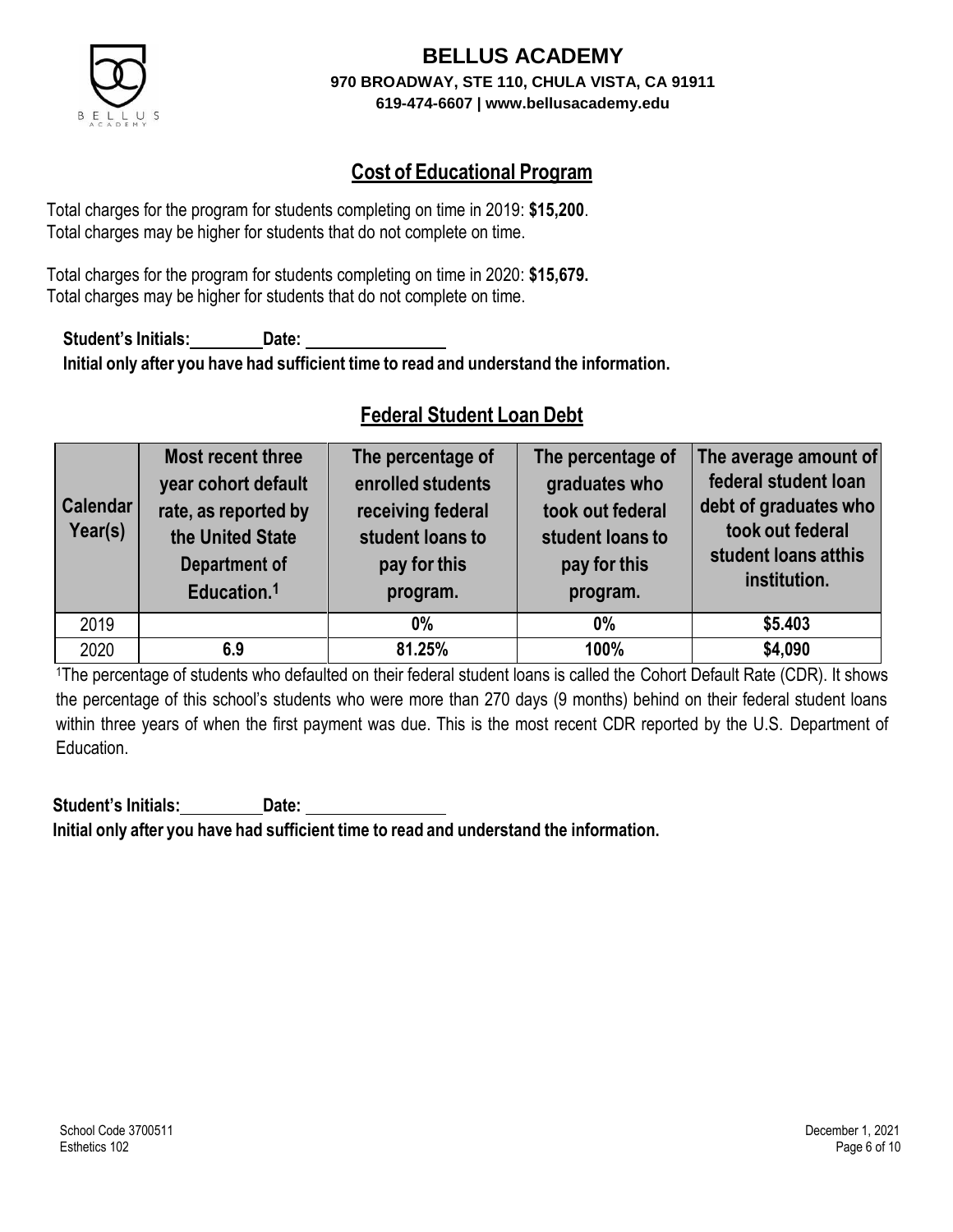

This fact sheet is filed with the Bureau for Private Postsecondary Education. Regardless of any information you may have relating to completion rates, placement rates, starting salaries, or license exam passage rates, this fact sheet contains the information as calculated pursuant to state law.

Any questions a student may have regarding this fact sheet that have not been satisfactorily answered by the institution may be directed to the Bureau for Private Postsecondary Education at 1747 N. Market Blvd, Suite 225, Sacramento, CA 95834, [www.bppe.ca.gov,](http://www.bppe.ca.gov/) toll-free telephone number (888) 370-7589 or by fax (916) 263-1897.

Student Name – Print

Student Signature Date

School Official Date Date Date Date Date Date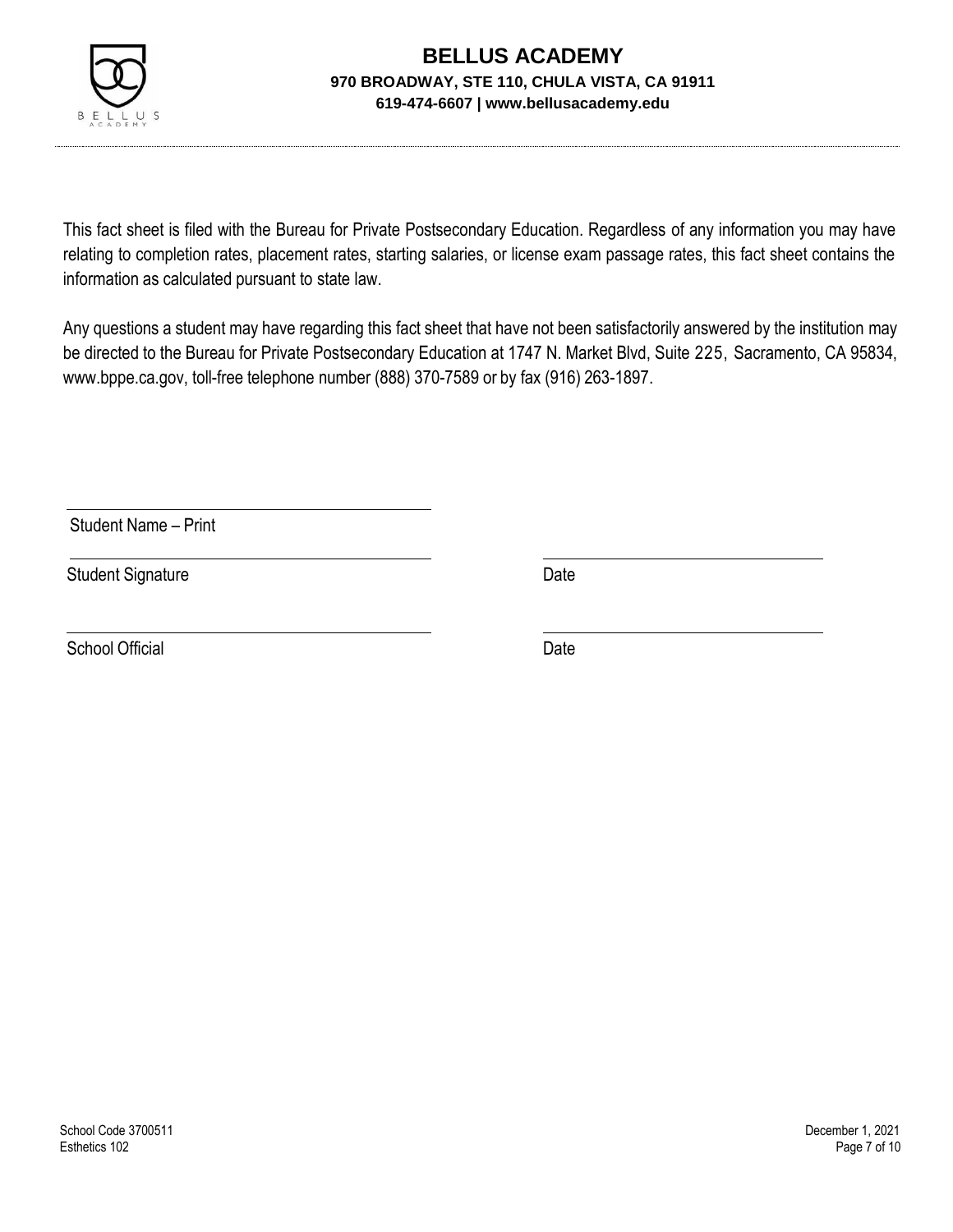

This program is new. Therefore, the number of students who graduate, the number of students who are placed, or the starting salary you can earn after finishing the educational program are unknown at the time. Information regarding general salary and placement statistics may be available from government sources or from the institution but is not equivalent to actual performance data. This program was approved by the bureau on 01/28/2020. As of 12/01/2022, two full years of data for this program will be available.

### **Definitions**

- "Number of Students Who Began the Program" means the number of students who began a program who were scheduled to complete the program within 100% of the published program length within the reporting calendar year and excludes all students who cancelled during the cancellation period.
- "Students Available for Graduation" is the number of students who began the program minus the number of students who have died, been incarcerated, or been called to active military duty.
- "Number of On-time Graduates" is the number of students who completed the program within 100% of the published program length within the reporting calendar year.
- "On-time Completion Rate" is the number of on-time graduates divided by the number of students available for graduation.
- "150% Graduates" is the number of students who completed the program within 150% of the program length (includes on-time graduates).
- "150% Completion Rate" is the number of students who completed the program in the reported calendar year within 150% of the published program length, including on-time graduates, divided by the number of students available for graduation.
- "Graduates Available for Employment" means the number of graduates minus the number of graduates unavailable for employment.
- "Graduates Unavailable for Employment" means the graduates who, after graduation, die, become incarcerated, are called to active military duty, are international students that leave the United States or do not have a visa allowing employment in the United States, or are continuing their education in an accredited or bureau-approved postsecondary institution.
- "Graduates Employed in the Field" means graduates who beginning within six months after a student completes the applicable educational program are gainfully employed, whose employment has been reported, and for whom the institution has documented verification of employment. For occupations for which the state requires passing an examination, the six months period begins after the announcement of the examination results for the first examination available after a student completes an applicable educational program.
- "Placement Rate Employed in the Field" is calculated by dividing the number of graduates gainfully employed in the field by the number of graduates available for employment.
- "Number of Graduates Taking Exam" is the number of graduates who took the first available exam in the reported calendar year.

School Code 3700511 December 1, 2021 Esthetics 102 Page 8 of 10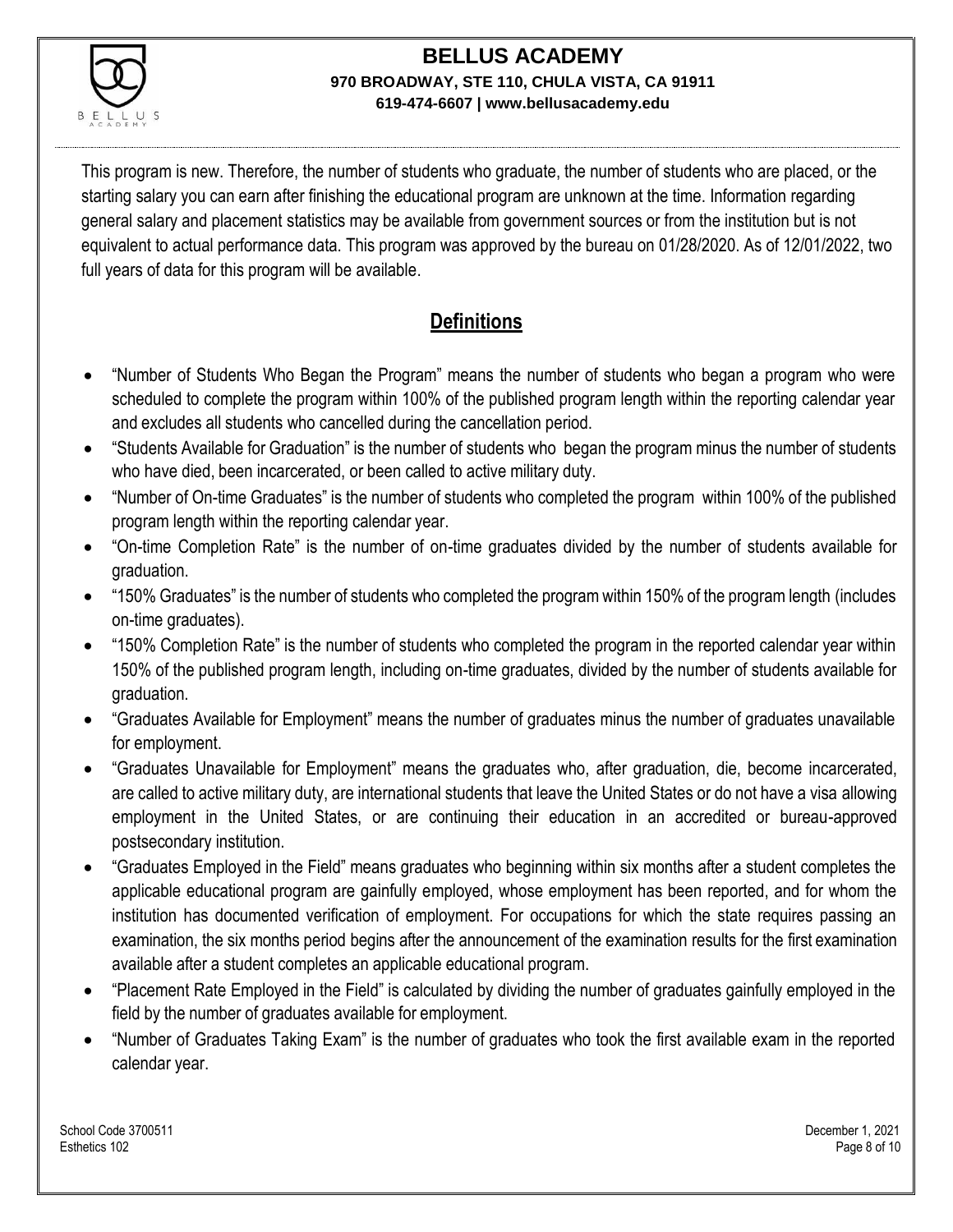

- "First Available Exam Date" is the date for the first available exam after a student completed a program.
- "Passage Rate" is calculated by dividing the number of graduates who passed the exam by the number of graduates who took the reported licensing exam.
- "Number Who Passed First Available Exam" is the number of graduates who took and passed the first available licensing exam after completing the program.
- "Salary" is as reported by graduate or graduate's employer.
- "No Salary Information Reported" is the number of graduates for whom, after making reasonable attempts, the school was not able to obtain salary information.